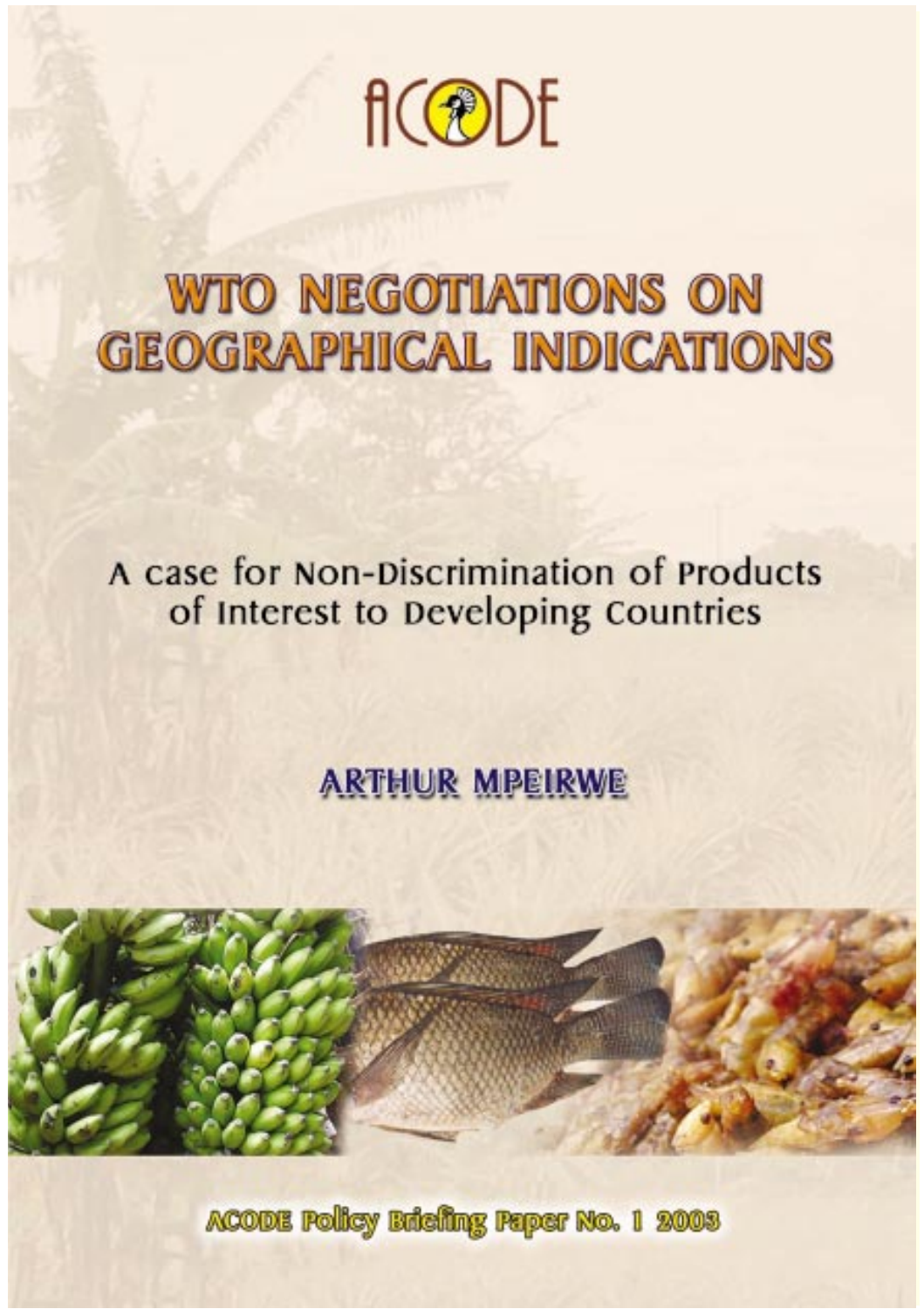## PROTECTING GEOGRAPHICAL INDICATIONS AND THE NEED FOR EQUAL TREATMENT FOR ALL PRODUCTS

Arthur Mpeirwe\*

ACODE Policy Briefing Paper No. 1 2003

December 2003

\* Arthur Mpeirwe is a Research Fellow, Advocates Coalition for Development and Environment (ACODE)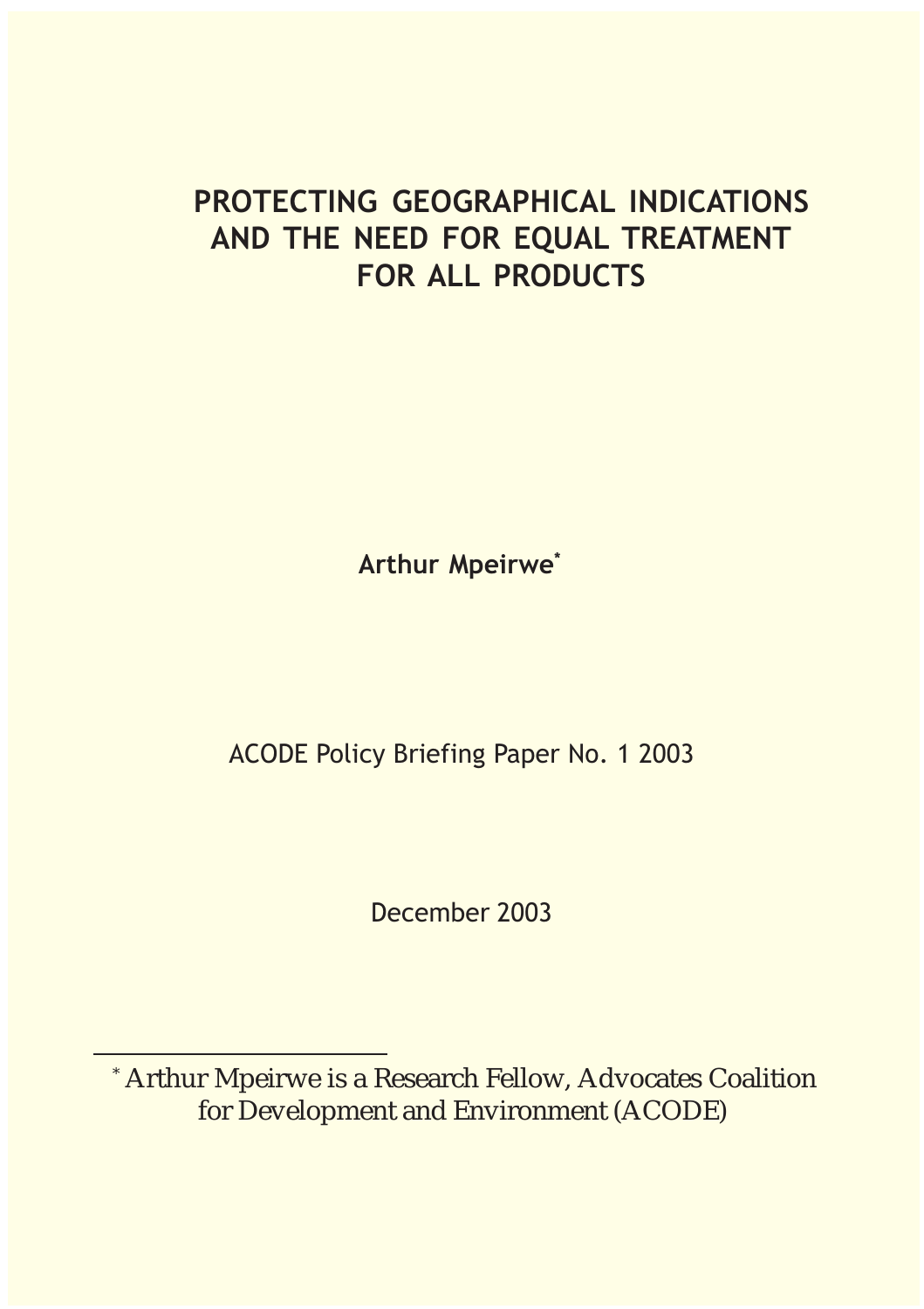# **Contents**

|                                                    | $\mathbf{H}$    |
|----------------------------------------------------|-----------------|
|                                                    | iii             |
|                                                    | 1               |
|                                                    | $\overline{2}$  |
|                                                    | 4               |
|                                                    | 5               |
|                                                    | 5               |
| Extension of protection to other products          | 7               |
|                                                    | 9               |
| Implications of the negotiating options for Uganda | 10 <sup>°</sup> |
| Ugandan Products that May be Eligible for          |                 |
|                                                    | 12              |
|                                                    | 13              |
|                                                    | 15              |
|                                                    |                 |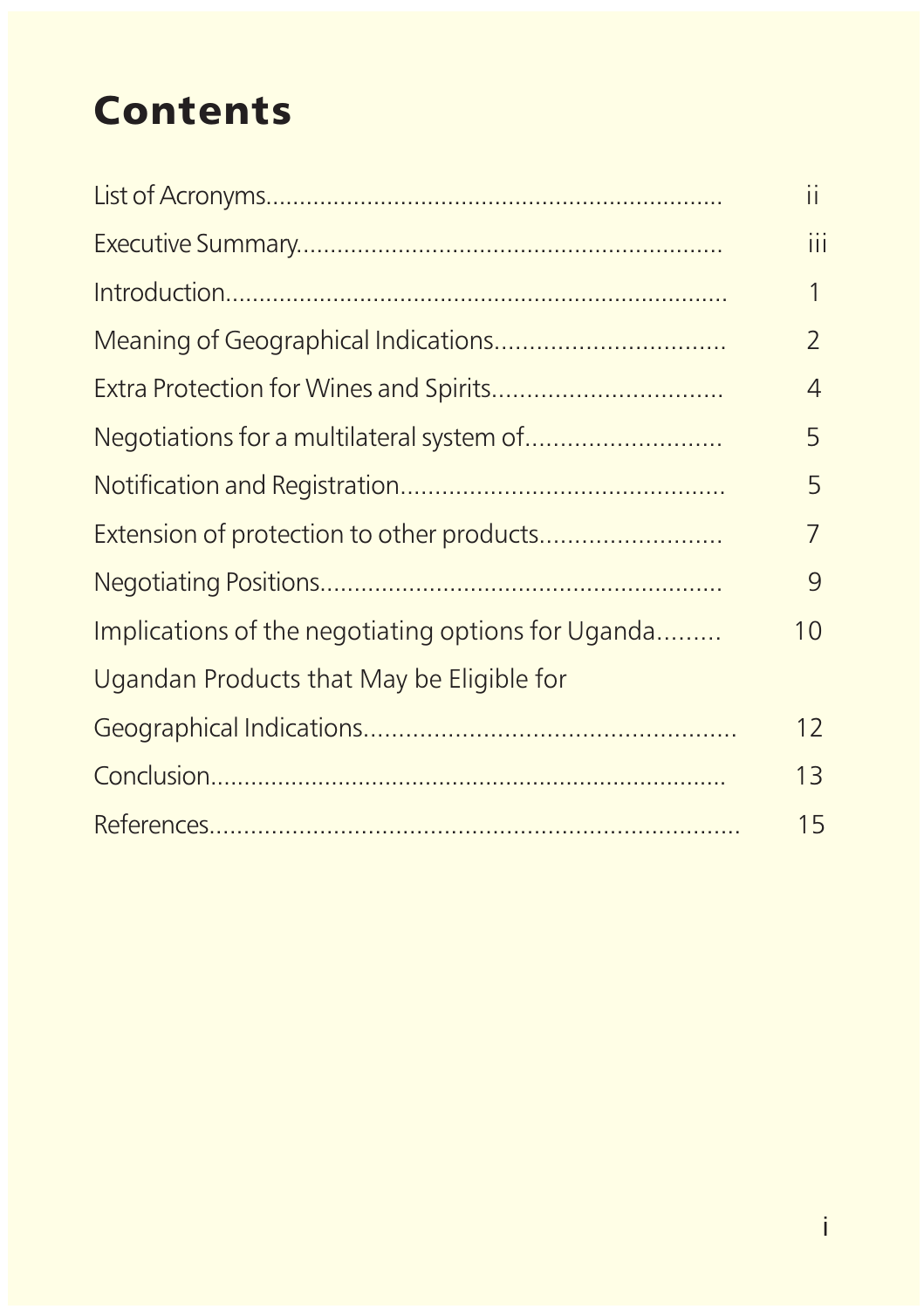# List of Acronyms

| Gls            | Geographical Indications                              |
|----------------|-------------------------------------------------------|
| <b>WTO</b>     | <b>World Trade Organisation</b>                       |
| <b>TRIPS</b>   | Trade Related Aspects of Intellectual Property Rights |
| A <sub>O</sub> | <b>Appellations of Origin</b>                         |
| <b>IS</b>      | Indications of Source                                 |
| EU             | European Union                                        |
| <b>IITA</b>    | Inter-Institutional Trade Committee                   |
| IP             | Intellectual Property                                 |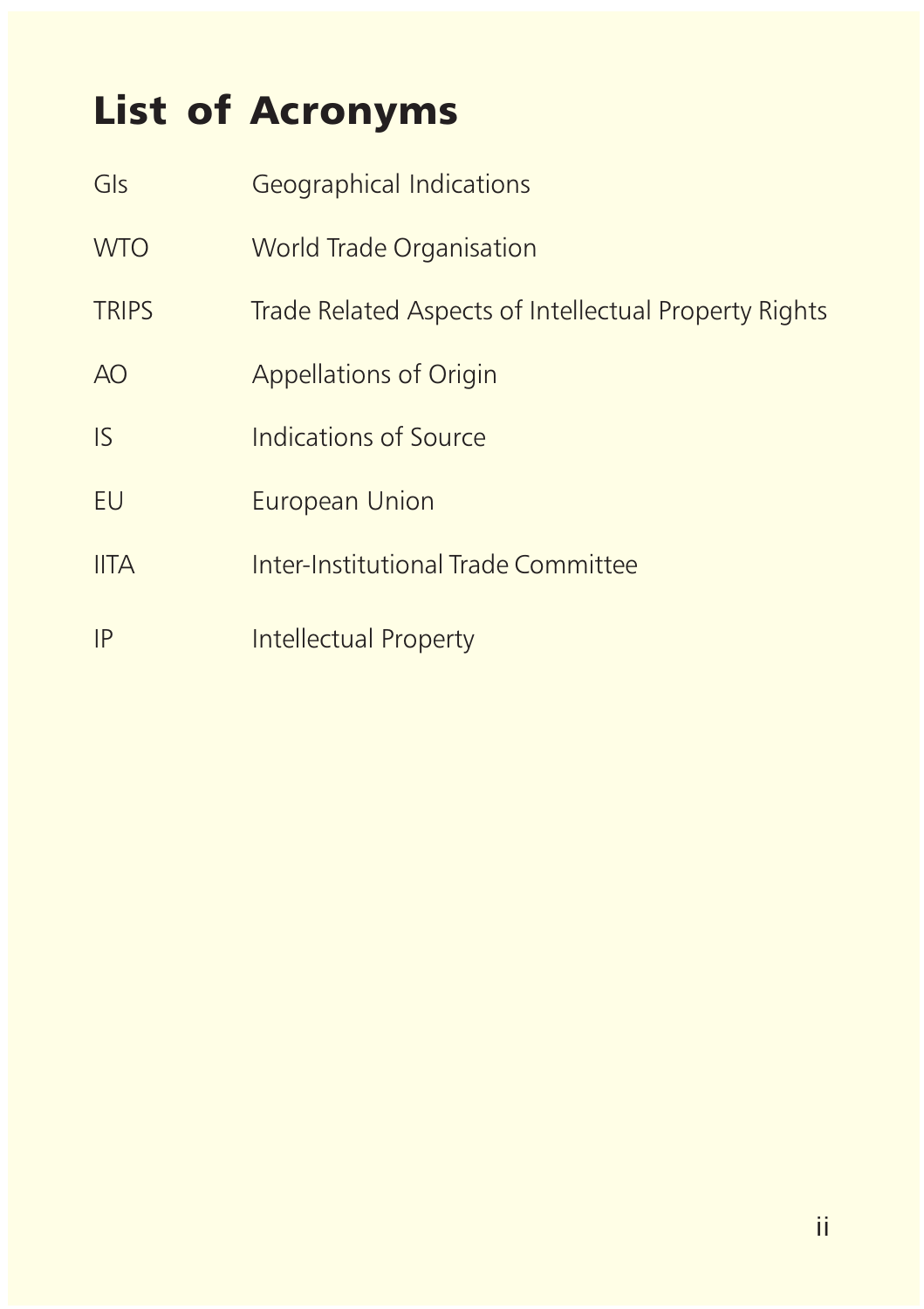## Executive Summary

The concept of Geographical indications was introduced as a new form of Intellectual Property Rights and incorporated in the Agreement on Trade Related Aspects of Intellectual Property Rights, which forms part of the final Act of the Uruguay Round of Trade negotiations.

Important as the concept has proved to be, no sooner had the negotiations closed than the developing countries realised that during the negotiations, Wines and Spirits were given a higher level of protection than other products of interest to developing countries. This realisation is not only an indication that the negotiation on GIs was not conducted on a level ground but also that developed countries, which have well-established wines, and spirits industries gained preferential treatment at the expense of developing countries. Consequently, the developing countries raised the need for extending the higher level of protection granted to wines and spirits to other products of interest to them as early as the first WTO Ministerial Conference in 1996.

The negotiations for multilateral system of registration and notification, mandated under article 23 of TRIPS Agreement relate only to wines and spirits. This system benefits members who possess well-established wines and spirits industries. The question of extending a higher level of protection to other products is an implementation related problem raised by the developing countries with the aim of promoting products in which they may have comparative advantage. Both issues have been a subject of discussions at the Council for TRIPS but the later has been less emphasised by the influential members.

Uganda's comparative advantage at the moment lies in agricultural products. Therefore participating in the negotiations for a multilateral system of notification for wines and spirits without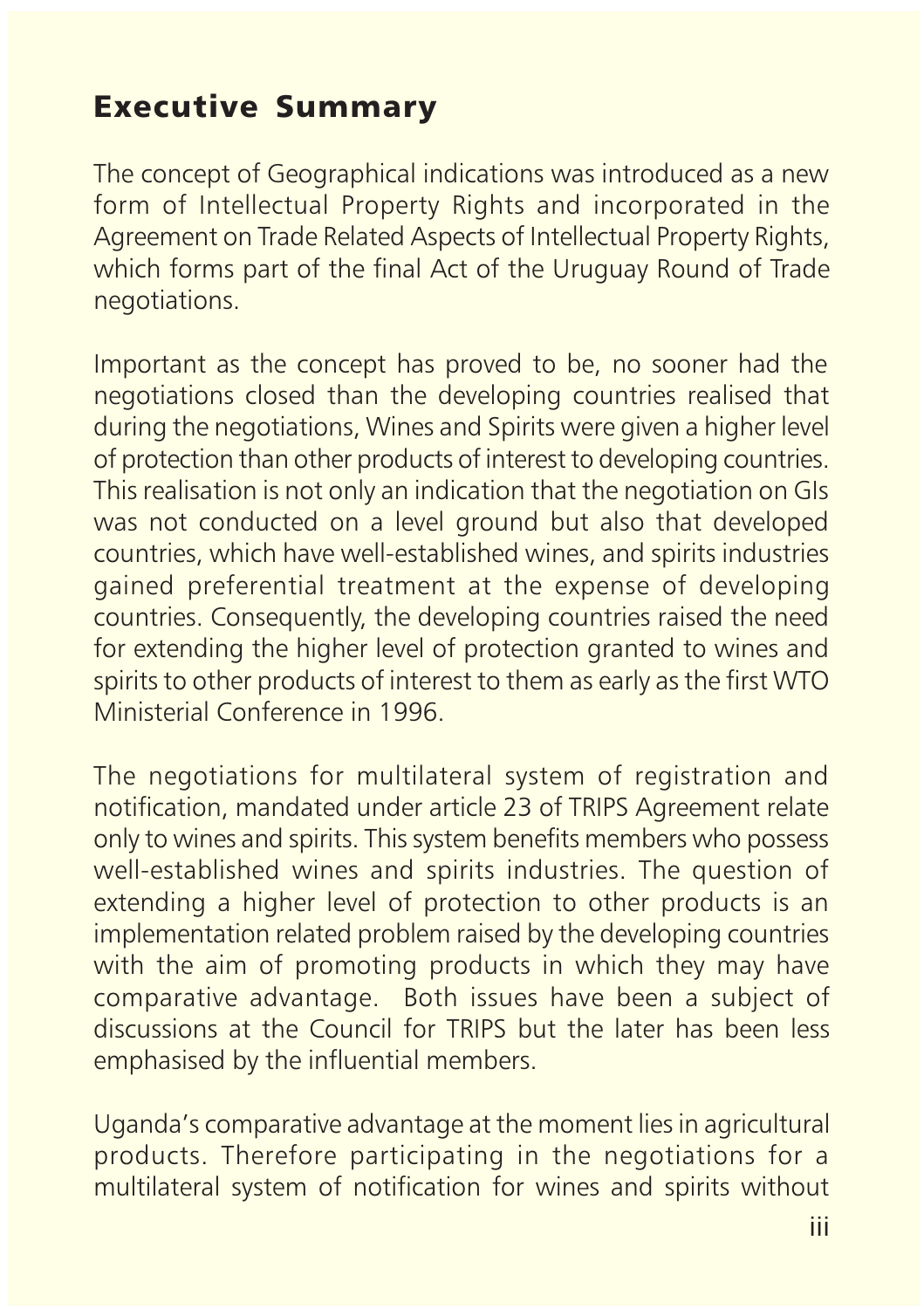elevating the level of protection for agricultural products to that granted to wines and spirits is tantamount to assisting other countries safeguard their interests. Uganda should insist on this position in the ongoing negotiations. Support on the multilateral system of notification and registration should be given to positions sympathetic to the cause of developing countries. So far the position sponsored by EU to the effect that registered products be protected by all WTO members including the non-participating ones seems sympathetic to the cause of developing countries and deserves support.

At the moment, a number of products may qualify for protection as geographical indications. Uganda Waragi, Apple Banana, Nile Perch and Grasshoppers are some of the products so far identified though sufficient information connecting their qualities with their geographical origins is still lacking. However, securing their protection depends on the existence of a national geographical indications law. Uganda has not enacted such a law and therefore cannot protect its products with geographical indications both nationally and internationally. This brief recommends that enacting a legislation on GI as well as inventorying our products should be addressed with the urgency they deserve.

The Purpose of this briefing paper is to try to put the issue of protection of specific Ugandan agricultural products through GI on the agenda of the TRIPS sub-committee of the Inter-Institutional Trade Committee (IITC).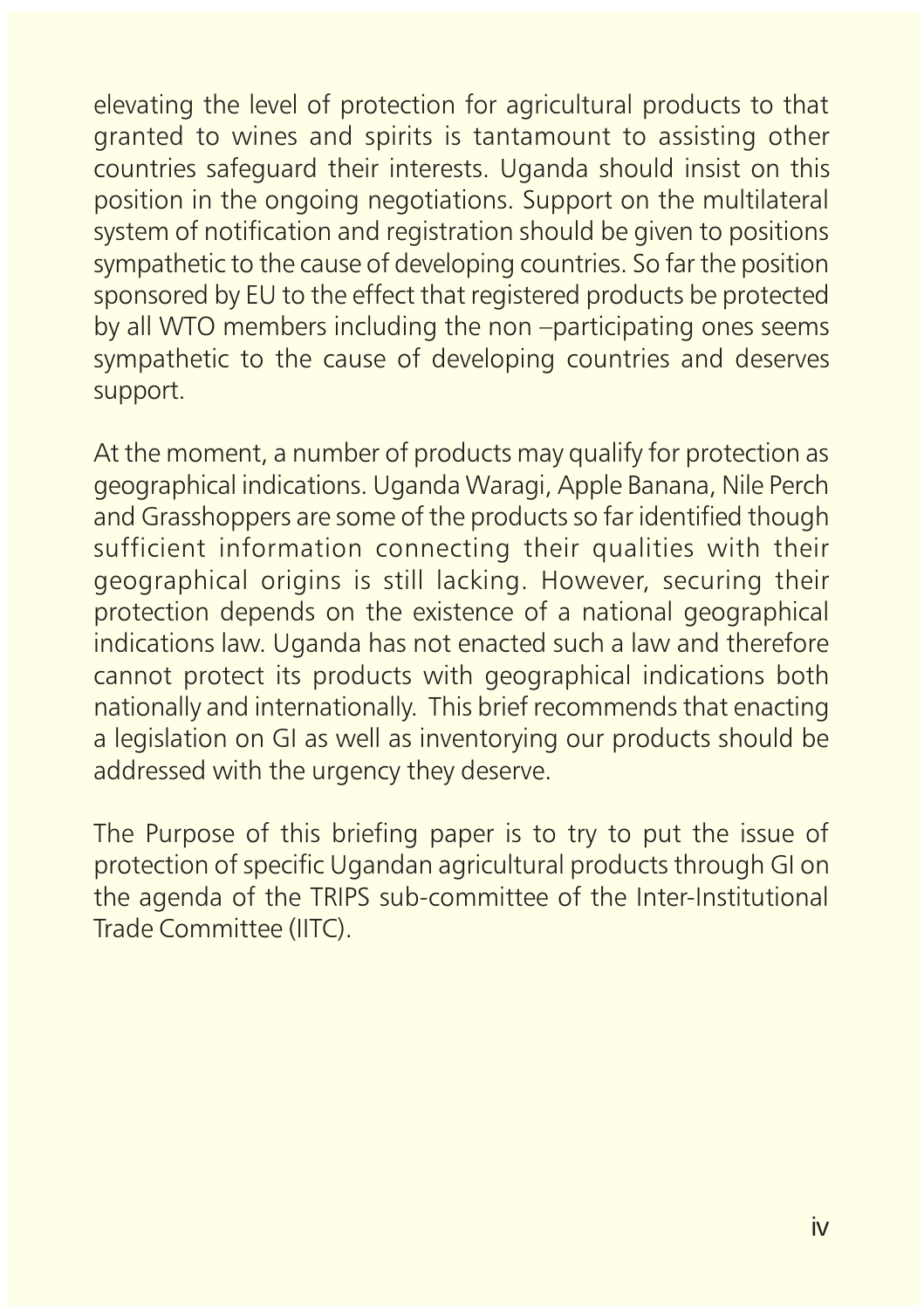## Introduction

It is common practice that negotiations of emerging international legal regimes come with concepts that may be completely new to some member countries while they may be familiar to many others. Usually those members who have identified their strategic interests use their influence to have such concepts endorsed by the other parties. Such was the concept of Geographical Indications (GIs) during the Uruguay Round of Multilateral Negotiations that resulted into the WTO Agreement on Trade Related Aspects of Intellectual Property Rights (TRIPS agreement). GIs were introduced as a new form of intellectual property protection and minimum standards for the protection of GIs are now contained in the TRIPS Agreement.

The compromise reached regarding GIs was one of the most difficult during the Uruguay Round.<sup>1</sup> This was as a result of the disparity of conceptual understanding of GIs. This conceptual appreciation was vindicated during the first Ministerial Conference of the World Trade Organization<sup>2</sup>. It was at this conference that developing countries raised concerns over the higher protection granted to wines and spirits under the TRIPS Agreement. Developing countries argued that while wines and spirits were of interest to developed country members, goods of interest to developing country members ought to be given equal protection. The issue of GIs therefore became one of the implementation related issues in subsequent discussions. This early concern over discriminatory treatment points to the fact that perhaps developing countries negotiated the section on GIs from a point of ignorance.

A proposal by developing countries to have similar level of protection extended to products of interest to them has been frequently

<sup>1</sup> See Presentation of Daniel De Sousa from WTO during a Symposium on International Protection of Geographical Indications held on 28-29 November 2001 in Montevideo-available  $\omega <$  www.ficpi.org/newsletter/50/ GeoIndicSymp.html>

<sup>2</sup> The first Ministerial Conference took place in 1996 in Singapore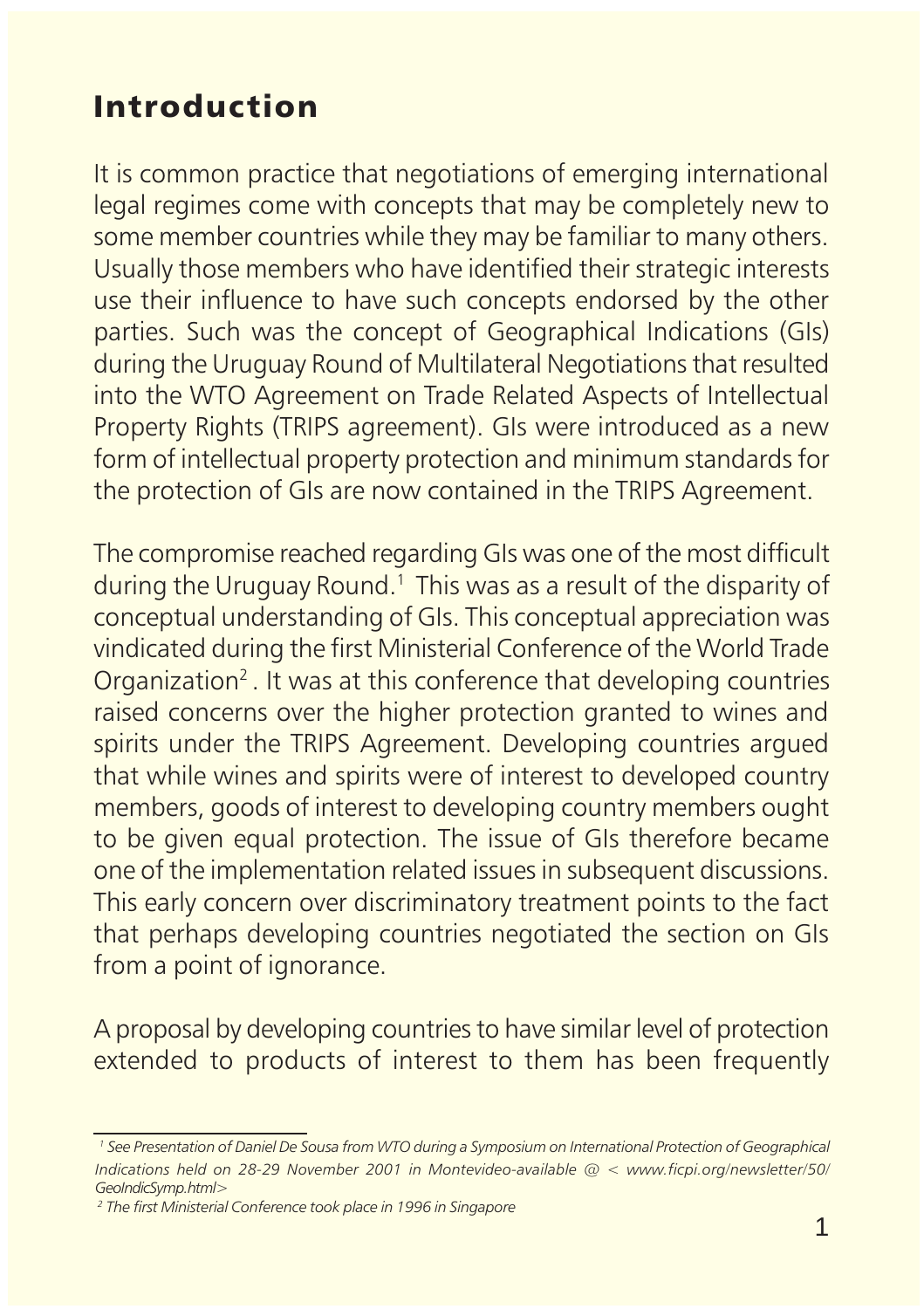submitted and ignored during the subsequent Ministerial Conferences. For example, the concerns was raised in the pre Doha talks but the Doha Declaration did not address them. Instead the declaration focussed on the negotiating mandate for a system of registration and notification for wines and spirits. The developing countries were prepared to raise the same concern during the negotiations on GIs at the recently failed Ministerial Conference at Cancun. This brief is an exploration of the protection of GIs for goods in general and preferential treatment for wines and spirits. The brief analyses the positions of various negotiating groups proposed since the first ministerial conference and the arguments for extending similar level of protection to goods of interest to developing countries. The brief further explores Uganda's possible benefit from the system and what needs to be done to take advantage of the system.

## What is a geographical Indication?

In ordinary terms, a geographical indication is a sign or mark that associates the quality, reputation or other characteristic of a product with its geographical source. Usually a name of the place where the goods originate is used. Geographical indications apply to both manufactured and agricultural products. The TRIPS Agreement has customised the definition of GI to refer to an indication, which identifies a product (good) as originating in the territory of a member or a region or locality in that territory, where a given quality, reputation or other characteristic of the good is attributable to its geographical origin.3

GIs may be distinguishable from other indications in respect of products such as trademarks, Appellations of Origin (AO) and Indications of Source (IS) created by different international treaties. GIs make a link between the source and the quality or distinct characteristic of the product to its geographical origin. In some cases

<sup>3</sup> Article 22.1 Trips Agreement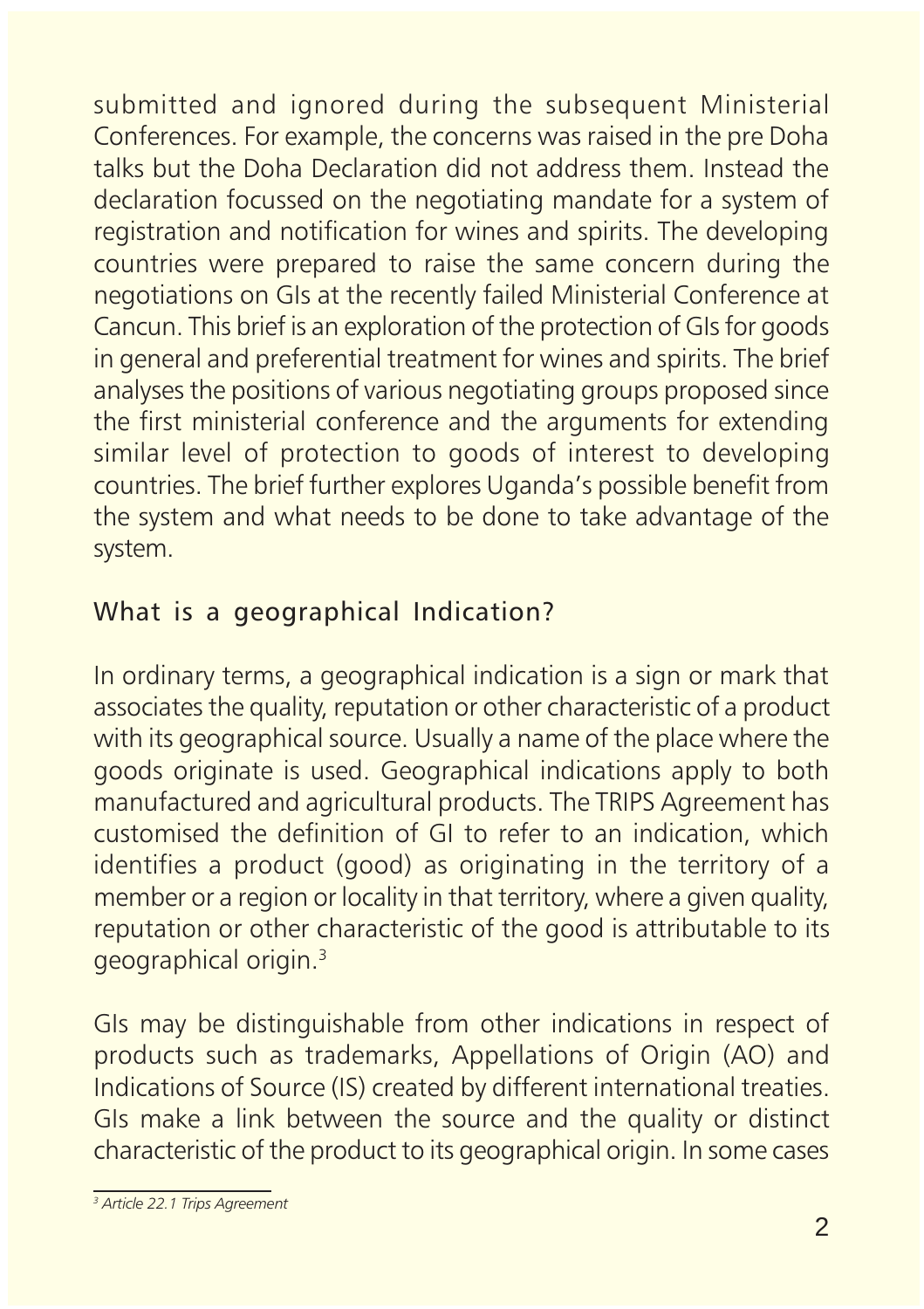the dividing line is blurred and one has to make the distinction, as has been the practice, in the context of the international treaty under which the term was created. Being a form of intellectual property, GIs confer ownership rights. Ownership may accrue to individuals, associations of producers or government, as is the case in some Jurisdictions4 .

## Importance of GIs

GIs are important in four main ways. First, they can be source identifiers for products originating from a particular location. Second, they can be indicators of quality for consumers who know that the indicated source is reputed for a particular quality of goods. Third, they serve business interests by promoting goods from a particular area. Finally they are a form of intellectual property conferring rights on owners. Therefore if appropriately protected, GIs can bring economic windfalls to national economies. GI can influence consumer choice for particular products. GIs are therefore a promising marketing strategy especially in today's competitive international trade. For developing countries relying on agricultural products, GIs offer an opportunity to break through the competition of agricultural products from developed countries.

## General protection of GIs under International Law

Under article 22.2 of TRIPS agreement, Governments are required to provide legal means for interested parties to prevent:

- i) the use of any means in the designation or presentation of a good that indicates or suggests that the good in question originates in a geographical area other than the true place of origin in a manner which misleads the public as to the geographical origin of the good; and
- ii) any use which constitutes an act of unfair competition

<sup>4</sup> For example under the US law.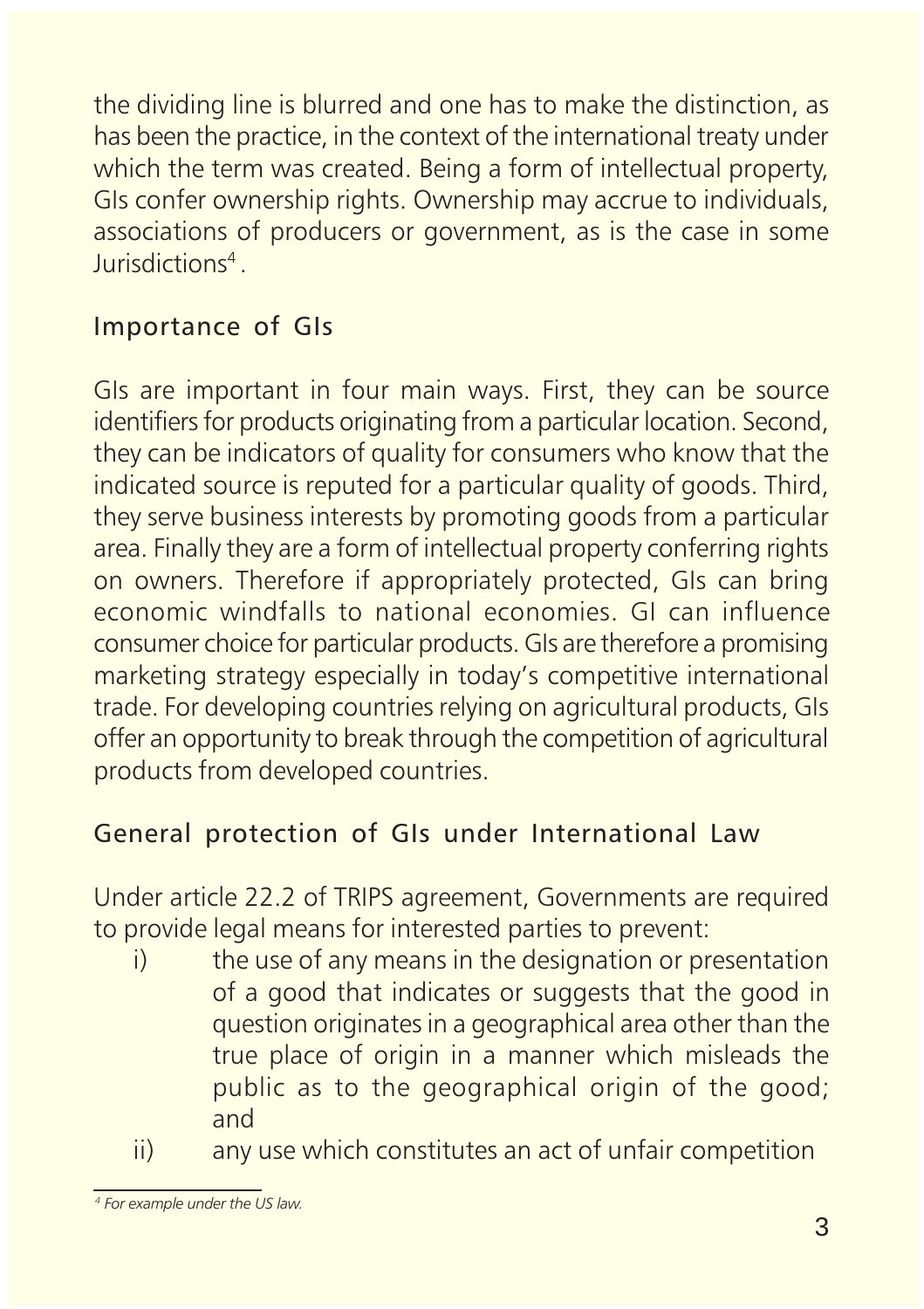Member countries are also required, if their laws permit, or at the request of an interested party, to refuse or invalidate the registration of a trademark which contains or consists of a geographical indication with respect to goods originating in the territory indicated, if the use of the indication in the trademark for such goods in that member is of such a nature as to mislead the public as to the true place of origin.

This obligation may be characterised as negative. It requires government to provide legal means for interested parties to prevent the abusive use of their GIs but not to engage in any protective activities. But this does not prevent the government from engaging in enforcement activities especially where its own interests are at stake.

## Extra Protection for Wines and Spirits under Article 23

While all GIs are protected under the TRIPS agreement, wines and spirits enjoy a higher level of protection. This extra protection gives a special advantage to countries with strong wines and spirits industry

The table below indicates the differences in protection between wines and spirits and other goods

#### What is prohibited in the case of Goods Generally

a) the use of any means in the designation or presentation of a good that indicates or suggests that the good in question originates in a geographical area other than the true place of origin in a manner which misleads the public as to the geographical origin of the good and

#### What is prohibited in the case of Wines and Spirits

b) The use of a geographical indication identifying a wine or a spirit for a wine or spirit not originating in the place indicated by the geographical indication in question, even where the true origin of the good is indicated or the geographical indication is used in translation or accompanied by expressions such as "kind", "type", "style", imitation", or the like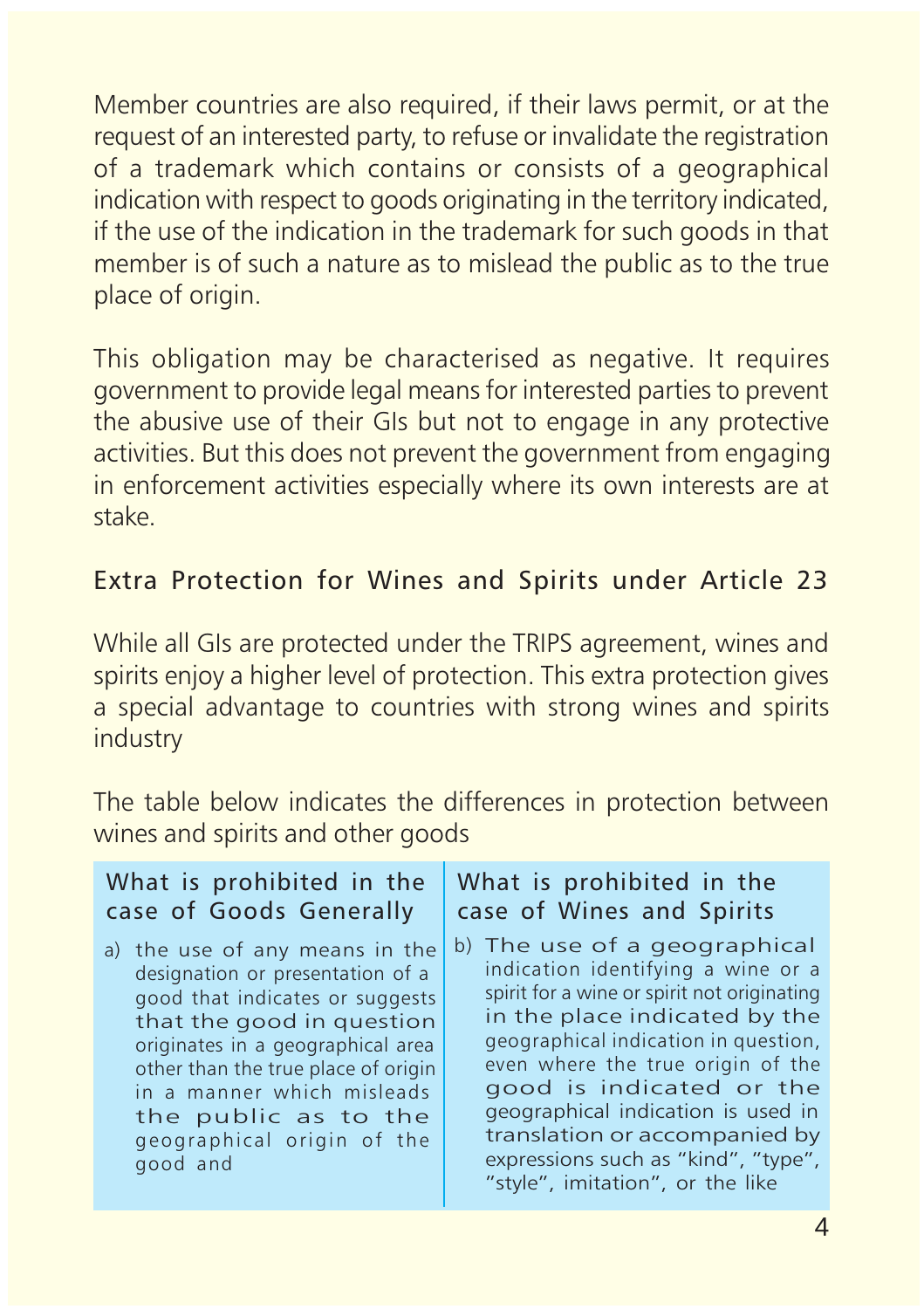| b) any use which constitutes an $act of c$<br>unfair competition | Registration of a trademark for wines<br>which contains or consists of a<br>geographical indication identifying<br>wines or for spirits, which contains or<br>consists of a GI with respect to such<br>wines and spirits not having this<br>origin is to be prohibited or cancelled<br>even if by its nature it is not likely<br>to mislead the public as to the<br>true place of origin |
|------------------------------------------------------------------|------------------------------------------------------------------------------------------------------------------------------------------------------------------------------------------------------------------------------------------------------------------------------------------------------------------------------------------------------------------------------------------|
|------------------------------------------------------------------|------------------------------------------------------------------------------------------------------------------------------------------------------------------------------------------------------------------------------------------------------------------------------------------------------------------------------------------------------------------------------------------|

It should be noted that the additional protection for wines and spirits lies in removing the requirement to prove that the use may mislead the public or that the use constitutes an act of unfair competition. In other words, to prevent abuse of GI for spirits and wines all you need to prove is the mere use of a GI for products not originating in the place indicated. The implication for this differential protection is that for products other than wines and spirits, countries may use de-localisers such as "kind of", "imitation", or register trademarks using the GIs only if they do not mislead the public or constitute acts of unfair competition.

#### Negotiations for a system of registration and notification for wines and spirits

The negotiations for an international system of notification and registration for geographical indications is a requirement under article 23.4 of the TRIPS agreement Since the first WTO Ministerial Meeting in Singapore in 1996, the Trips Council has been grappling with this issue. By

*Article 23.4 provides that "in order to facilitate the protection of geographical indications for wines, negotiations shall be undertaken in the council for TRIPS concerning the establishment of a multilateral system of notification and registration of geographical indications for wines eligible for protection in those members participating in the system".*

the time of the 4<sup>th</sup> Ministerial Conference in Doha, Qatar, the Trips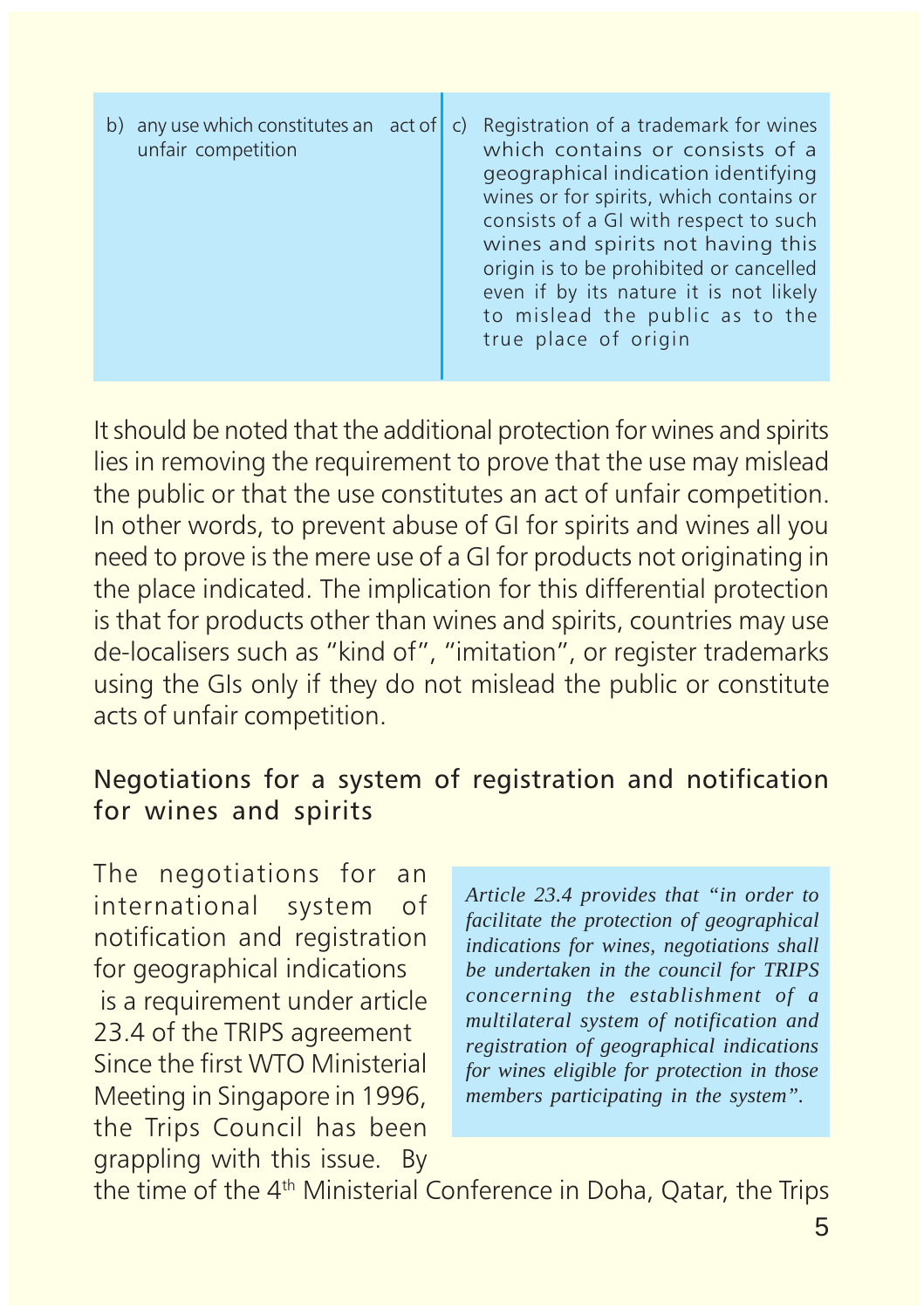Council had embarked on the process of negotiating the multilateral system of registration and notification for wines and spirits though no agreement had emerged.

At the 4<sup>th</sup> Ministerial Conference therefore, members agreed to negotiate the establishment of a multilateral system of notification and registration of geographical indications for wines and spirits by the fifth session of the **Ministerial** 

### Conference.

The Declaration also noted that the issue of extension of the protection of indications provided for in article 23 to products other than wines and spirits will be addressed in the Trips Council pursuant to paragraph 12 of the declaration.

The establishment of the multilateral system of notification and registration for *Paragraph 18 of the Doha Declaration states that: "With a view to completing the work started in the Counsel for TRIPS on the implementation of Article 23.4, we agree to negotiate the establishment of a multilateral system of notification and registration of geographical indications for wines and spirits by the fifth session of the Ministerial Conference. We note that the issue related to the extension of the protection of geographical indications provided for in Article 23 to products other than wines and spirits will be addressed in the Council for Trips pursuant to paragraph 12 of this declaration*

*Paragraph 12 states that "we attach the utmost importance to the implementation- related issues and concerns raised by members and are determined to find an appropriate solution to them. In this connection and having regard to the General Council Decisions of 3 May and 15 December 2000, we further adopt the Decision on implementation-related issues and concerns in document WT/MIN (01)/17 address a number of implementation problems faced by members. We agree that negotiations on outstanding implementation issues shall be an integral part of the work Programme we are establishing, and that agreements reached at an early stage in these negotiations shall be treated in accordance with paragraph 47 below. In this regard, we shall proceed as follows: (a) where we provide a specific negotiating mandate in this Declaration, the relevant implementation issues shall be addressed under that mandate; (b) the other outstanding implementation issues shall be addressed as a matter of priority by the relevant WTO bodies, which shall report to the Trade Negotiations Committee, established under paragraph 46 below, by the end of 2002 for appropriate action.*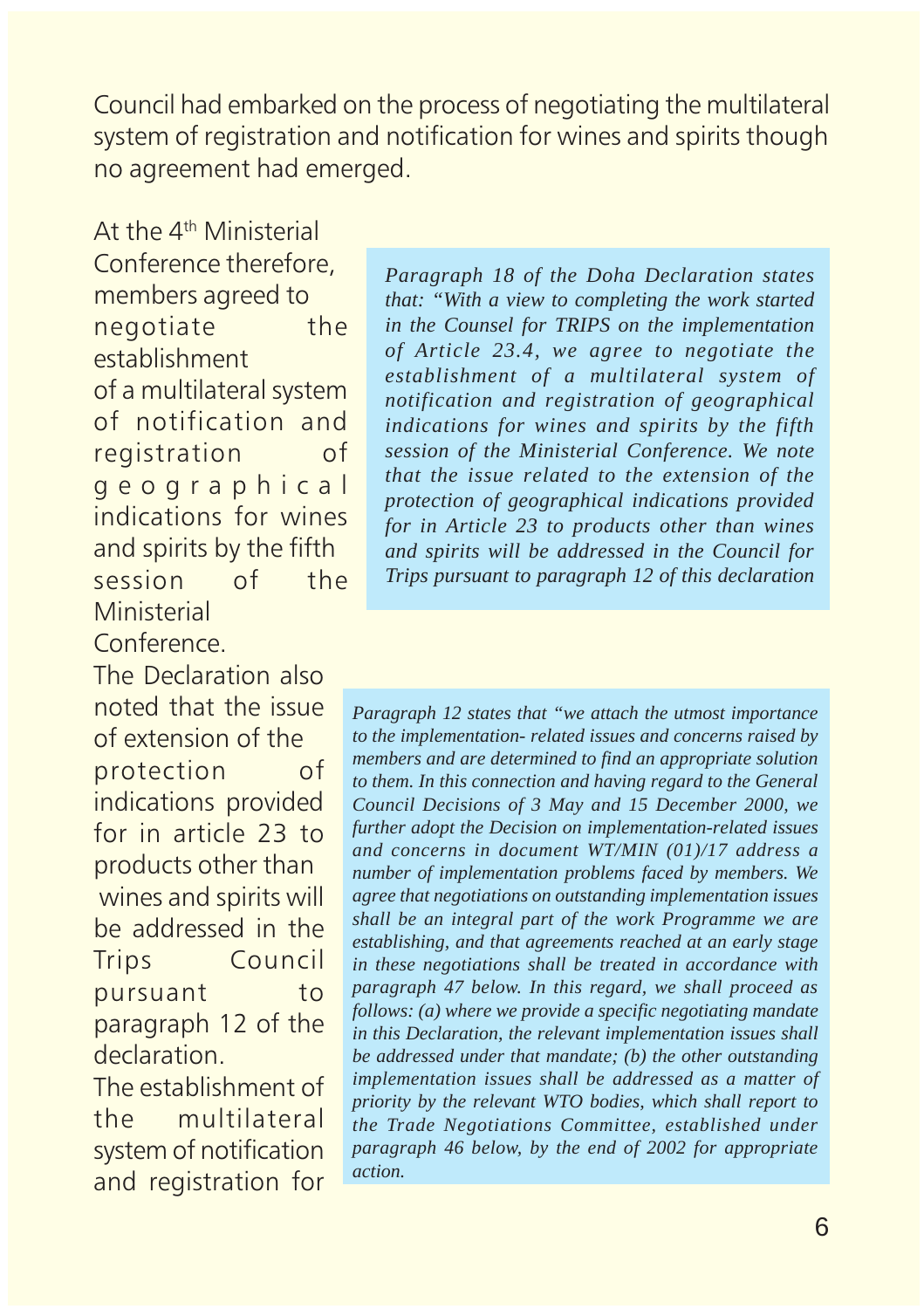wines and spirits is one of the implementation issues for which a specific negotiating mandate was made. The extension of protection similar to that of wines and spirits is an implementation related concern, which was left for the Trips Council to address as a matter of priority.

By the time of the failed Fifth Ministerial Conference in September 2003 in Cancun, Mexico, the negotiations on GIs were at a deadlock. The then ongoing talks focused on the multilateral system of notification and registration, and laid less emphasis on the question of extending the higher protection granted to wines and spirits. The three main negotiating positions had emerged and were on the agenda of the failed Conference. These were:

- 1) Extension of the protection for wines and spirits to other products
- 2) A multilateral system of notification and registration for wines

## Extension of protection

Extending the protection is an implementation related issue that falls under paragraph 12 (b) of Doha Declaration. The negotiation on extension should have been complete by end of 2002. But an agreement has to date proved difficult to reach.

The majority of the developing countries favour extension of the protection granted in respect of wines and spirits to other products. The big powers with a few developing countries support the status quo. There are those members, however who are non-committal.<sup>5</sup>

Those against extension<sup>6</sup> argue that the extension may entail administrative burden and increased costs for governments

<sup>5</sup> These include Rep of Korea, Ecuador, Japan and Singapore.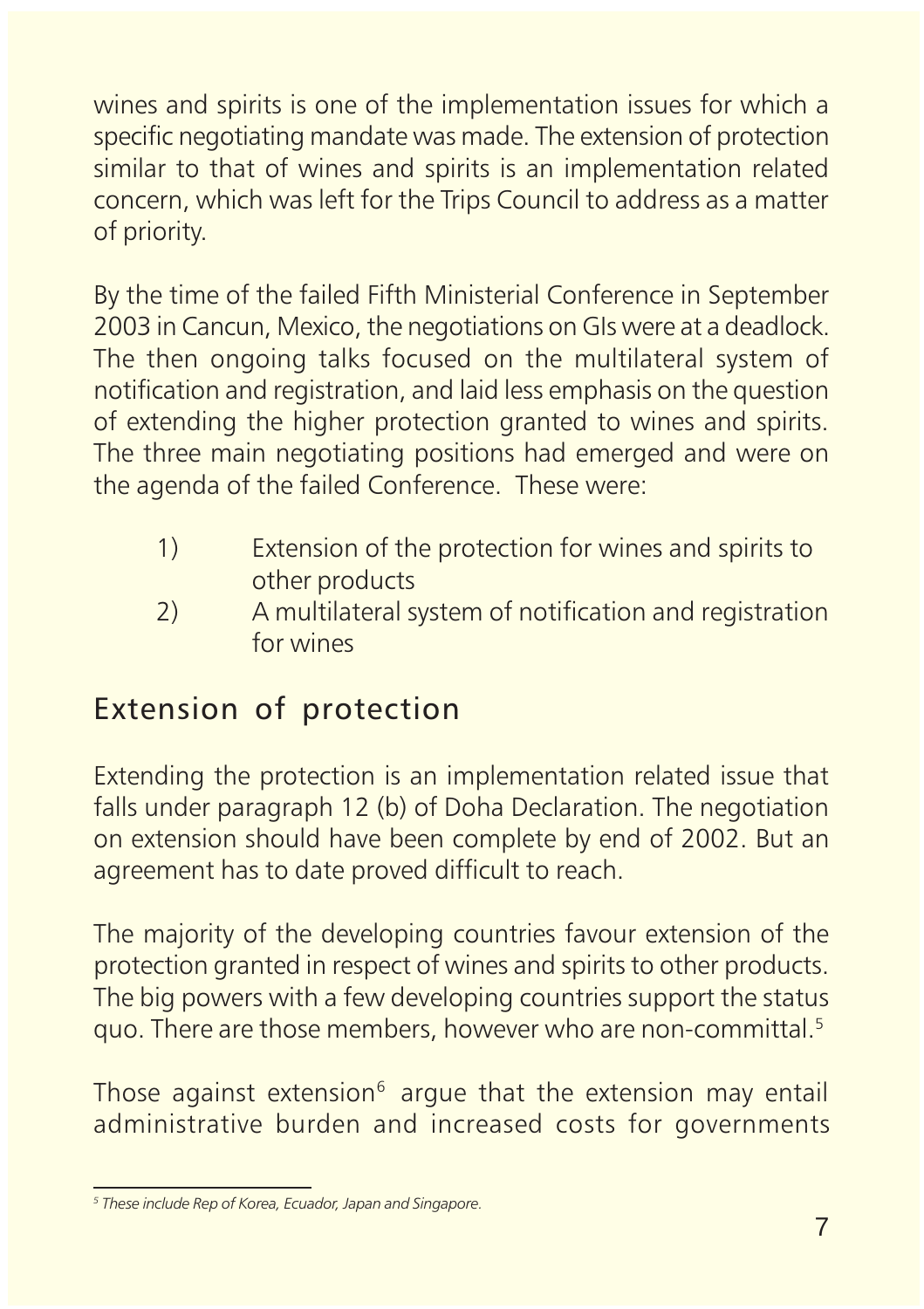especially those that do not protect GIs at present. They go on to argue that some members are already finding it difficult to cope with the financial demands for implementing the Agreement as it is. Extending the protection means extending the financial burden. This fear is raised by countries such as Canada, USA, Japan, Australia, Argentina, Chile etc.

Countries that support the extension<sup>1</sup> counteract this argument saying;

- that instead the extension would remove the need to prove whether or not the use of the GI is likely to mislead the public or whether it constitutes an act of unfair competition thus reduce costs to governments
- that the additional cost to what is incurred for enforcing other IPRs including protection for GIs for wines and spirits is not substantial. In addition, they argue that such a cost should be weighed against the benefits of the extension.
- Extension will confer the benefits that would accrue to the additional protection for wines and spirits under Article 23.1, namely,
	- (i) enabling consumers to clearly and quickly determine whether the product they wanted to purchase did in fact originate from the territory referred to by the GI
	- (ii) to confirm whether that product actually had the qualities, reputation and other characteristics that were essentially attributable to its geographical origin.
	- (iii) Not to be influenced in their choice by the use of GIs in combination with a de-localizer such as "kind". "type", "style", "imitation", or the like.

The governments are supposed to set up IP administrative structures and systems which can be utilised for any additional obligations occasioned by the extension of protection to other products. Moreover, such systems are supposed to protect wines and spirits. It is unlikely that the extension of protection to other products will make substantial difference.

<sup>6</sup> These included Australia, Canada, Paraguay, Colombia, Guatamala, New Zealand, United States, Uruguay.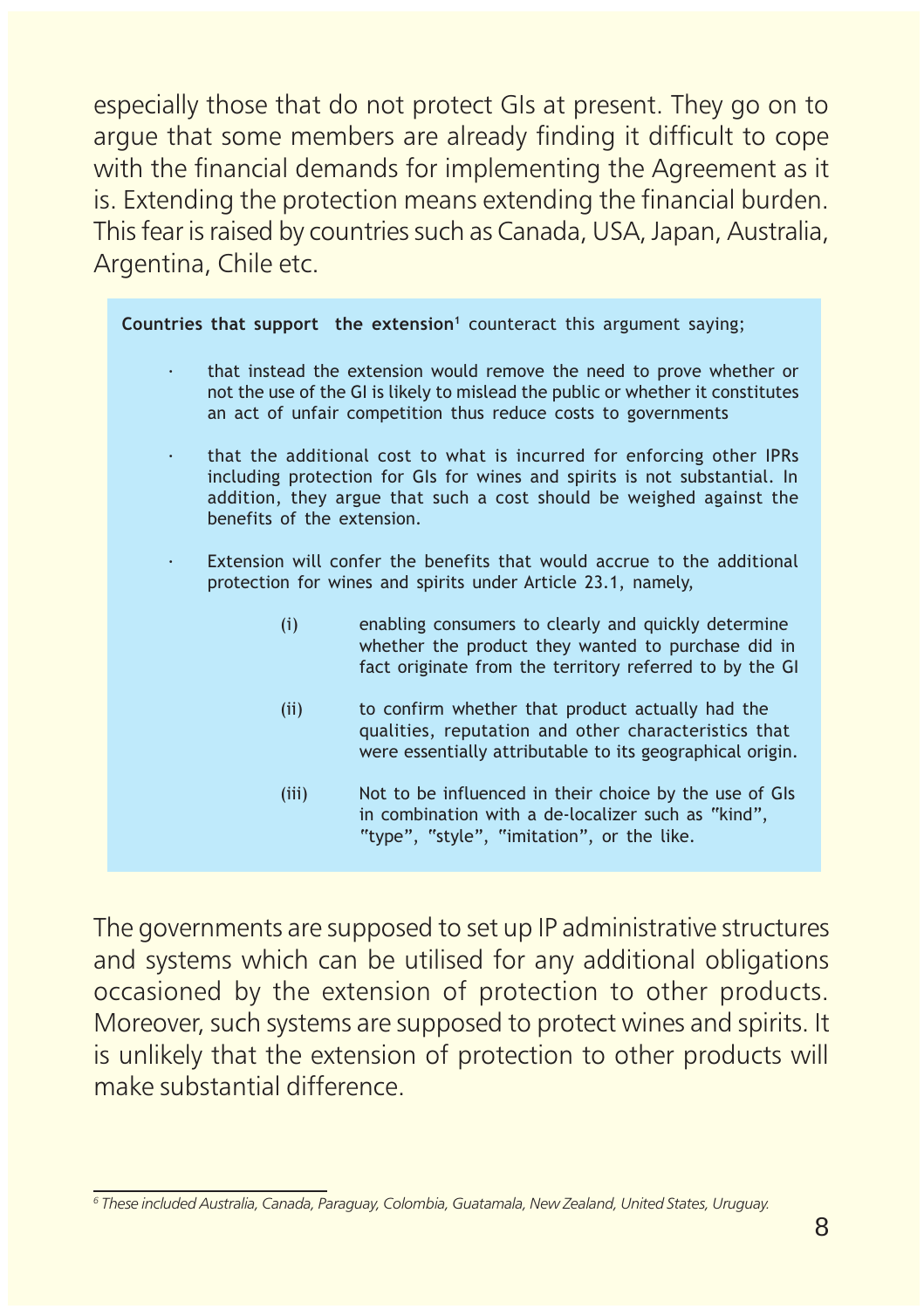## Negotiating positions

The text submitted by the Chair of the Trips Council on 16 April 2003, represented divergent views on the notification and registration system. The views, categorised into A, B, B1, B2 and the compromise position, are explained in the table below.

| Option A                                                                                                                                                                                                                                                                                                                                                                                                                                                                                                                                                      |                                                                                                                                                                                                                                   | Option B                                                                                                                | Compromise                                                                                                                            |
|---------------------------------------------------------------------------------------------------------------------------------------------------------------------------------------------------------------------------------------------------------------------------------------------------------------------------------------------------------------------------------------------------------------------------------------------------------------------------------------------------------------------------------------------------------------|-----------------------------------------------------------------------------------------------------------------------------------------------------------------------------------------------------------------------------------|-------------------------------------------------------------------------------------------------------------------------|---------------------------------------------------------------------------------------------------------------------------------------|
| Seeks a non-binding system.<br>One that does not require<br>members to protect registered<br>terms. Rather the register would<br>function as a database that could<br>be consulted by a member when<br>making decisions regarding<br>recognition and protection Gls<br>for wines and spirits. The option<br>prescribes that non-participating<br>members shall be encouraged<br>but not obliged to use the system<br>as an information source.<br>Countries sponsoring this option<br>include<br>USA, Canada,<br>Japan, <sup>7</sup> Argentina, and<br>Chile. | Seeks to require registered<br>terms to be protected by<br>WTO members<br>all<br>including non-participating<br>members. The option also<br>seeks to allow members to<br>challenge registrations. The<br>EU sponsors this option. |                                                                                                                         | Floated by Hong<br>Kong and China<br>suggesting that<br>protection<br>should be left to<br>be determined at<br>the domestic<br>level. |
|                                                                                                                                                                                                                                                                                                                                                                                                                                                                                                                                                               | <b>B</b> 1                                                                                                                                                                                                                        | B <sub>2</sub>                                                                                                          |                                                                                                                                       |
|                                                                                                                                                                                                                                                                                                                                                                                                                                                                                                                                                               | Sponsored<br>by<br>EU<br>envisages<br>bilateral<br>consultations<br>in case of<br>challenge.                                                                                                                                      | Sponsored by<br>Hungary and<br>Switzerland,<br>suggests<br>settlement of<br>unresolved<br>challenges by<br>Arbitration. |                                                                                                                                       |

The chairman's text does not contain any option from the developing countries. It would appear that they were relegated to supporters of any of the positions floated. In addition, developing countries seem to be more interested in the extension than the registration for wines and spirits in which most of them do not have comparative advantage. For them, it may be strategic to insist on finalising the

<sup>7</sup> Note that Japan is one of those members who are non-committal on extending higher protection to other products.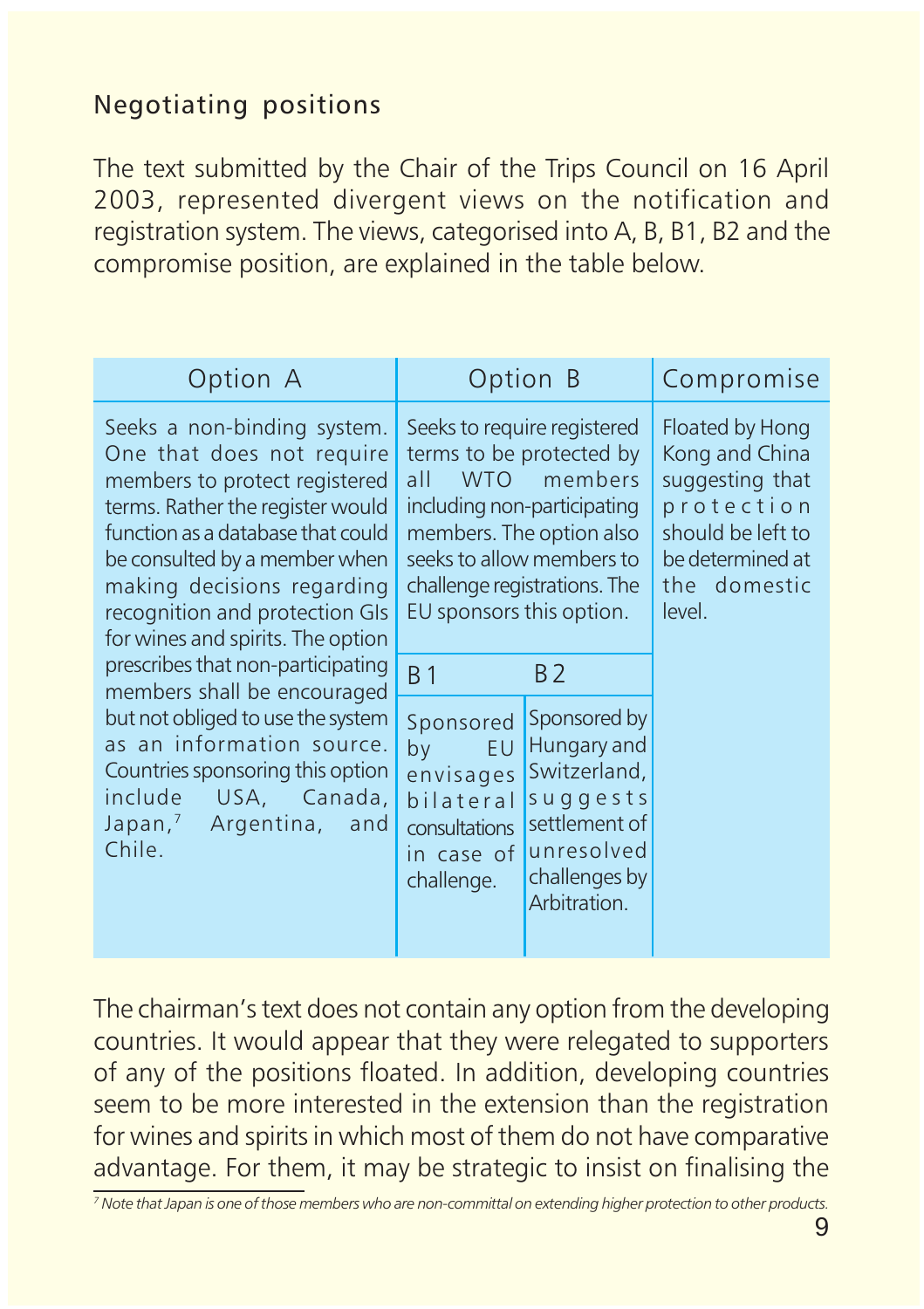negotiations on extension first. This is because if the agreement were reached before a multilateral system is negotiated, the other products would automatically be included in the system to be agreed upon. If on the other hand the negotiations for a multilateral system were concluded before the negotiations on extension, inclusion of those products would require a renegotiation. Developing countries need to maintain this position as they did before Cancun. If this is not achieved, then negotiations for the extension should be specifically mandated at the next Ministerial Conference.

## Implications of the options for Uganda

By the time of Cancun Ministerial Conference, it was not clear whether it was worth the efforts for those developing countries not producing wines and spirits to participate in the negotiations for the multilateral system of notification and registration for wines and spirits without considering raising the level of protection for products of their interest. Perhaps this question was responsible for the lack of a position for most of the developing countries especially the African Group. But this does not mean that there would be nothing to gain from supporting any of the positions. As the discussions have continued following the deadlocked conference, countries have ample time to review the positions and fix their interests.

Towards Cancun Ministerial, Uganda was at crossroads. There was a US position and an EU position. At the same time, Uganda sympathised with the extension of protection to products of her interest. The question was which of the positions should Uganda support and what would it stand to gain from such a position. This question was raised at one of the meetings of the Inter Institutional Trade Committee (IITC) in preparation for Cancun Ministerial Conference. ACODE was requested to analyse the positions and advise on the appropriate one for Uganda. To get a fair treatment of the question, we first analyse the implications of positions as stated above.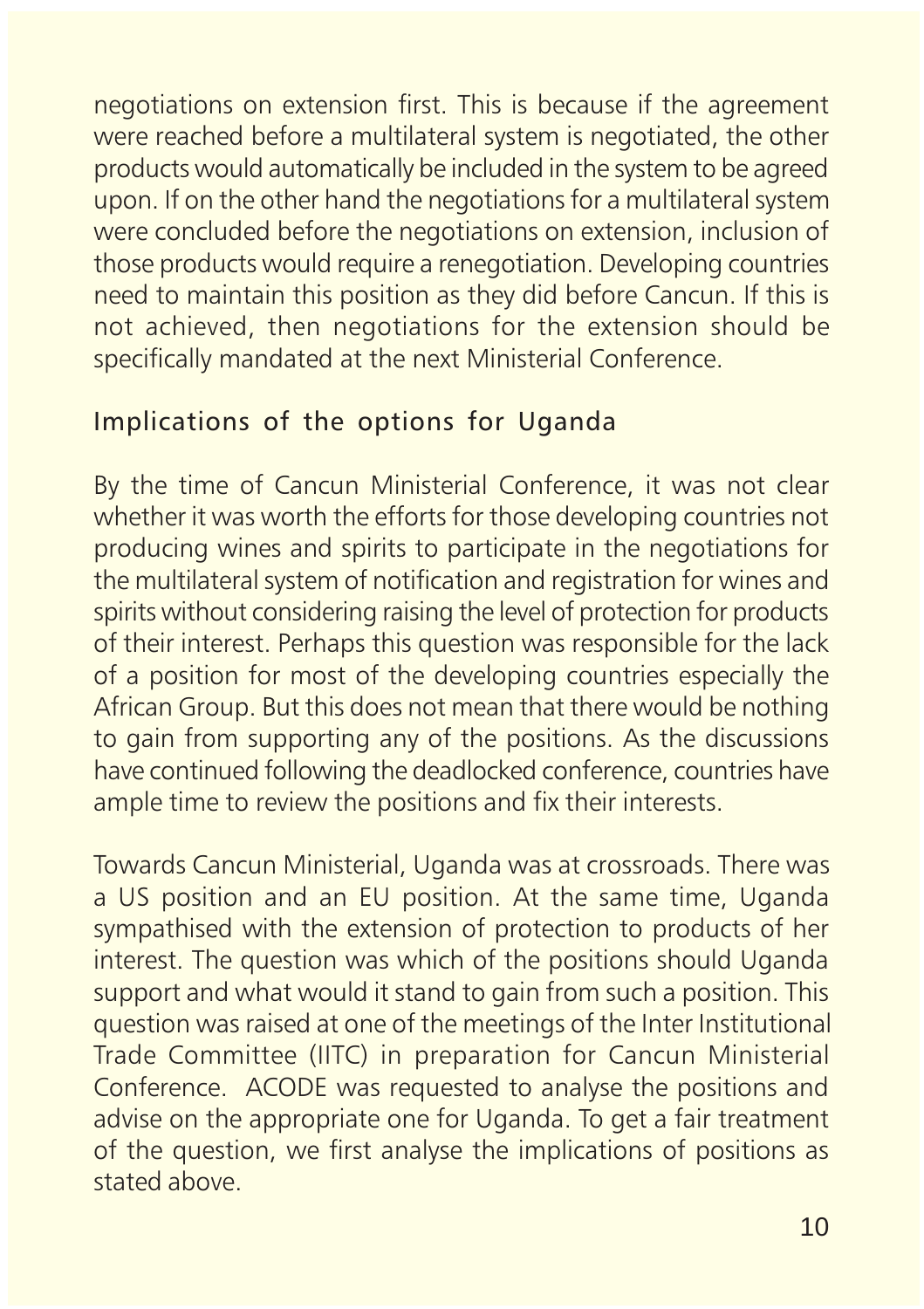Option A means that if for example Uganda registered a wine or a spirit, the member not participating in the system would not be obliged to protect it. But rather the registration would serve to inform those members when making decisions for the protection of wines and spirits. This leaves the members at much liberty to refuse protection.

Option B means that once the wine or spirit is registered, all WTO members including those not participating in the system, are obliged to protect the GI. Non-participation should not confer the right to abuse geographical indications of the participating countries. Rather, it should spell risk for the non-participating members of having their GIs not protected. If there were an established wines and spirits industry in Uganda, this option would be ideal for three major reasons:

- It offers more security to GIs. In other words, it ensures protection on registration of the wine or spirit under the system. Otherwise, there would be little need for such a system.
- Members who support the extension of higher protection to other products are the sponsors of this option. Supporting them on this position may yield success on extension of coverage of protection for products of interest to developing countries.
- In case the extension of higher protection to other products is secured, countries like Uganda would have the opportunity of having their products protected through an internationally binding system, which in turn would make enforcement easier.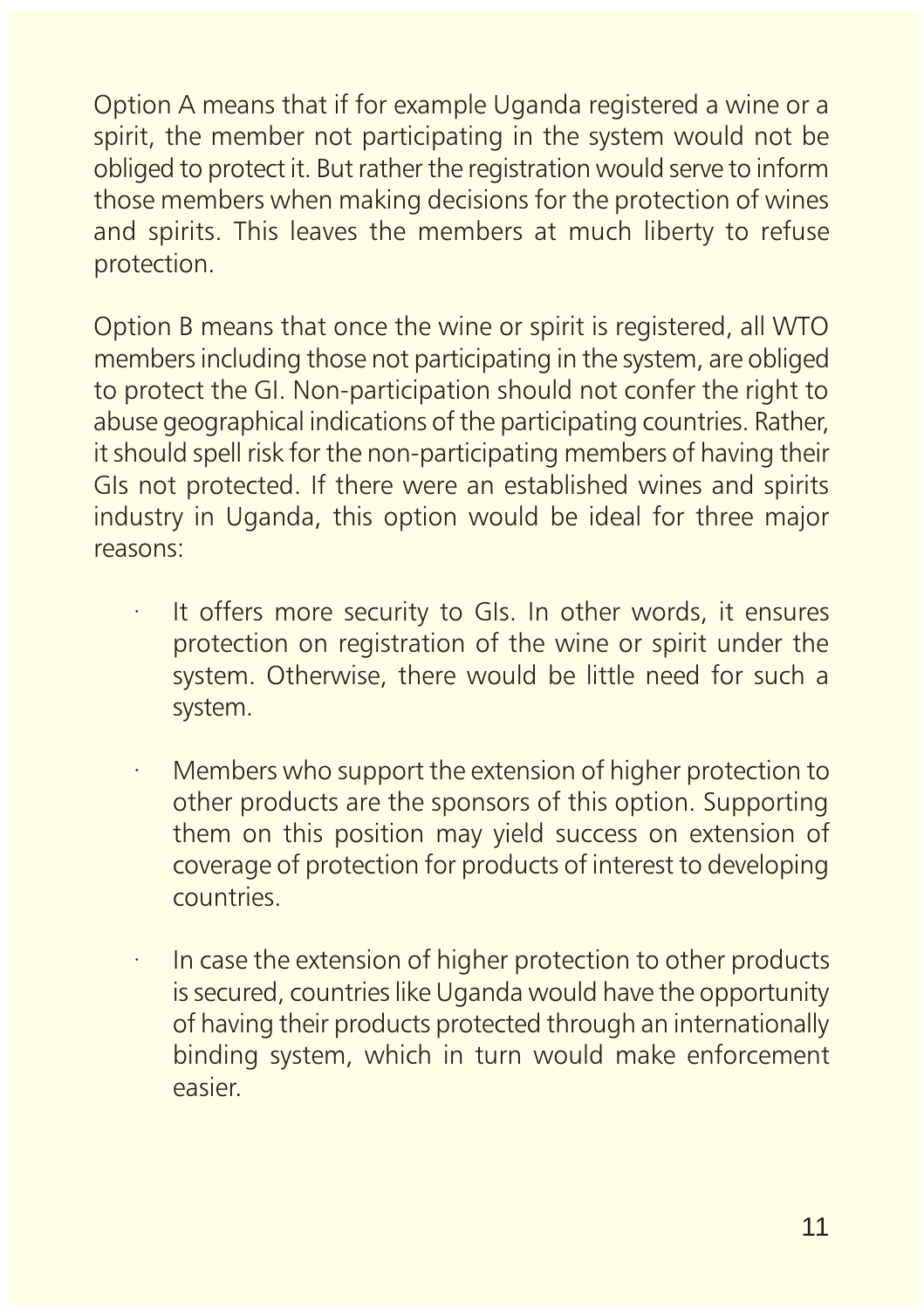With respect to options B1 and B2 above, Uganda should support Arbitration. It may be more expensive, but may register more successes than bilateral negotiations especially if big powers are involved. Bilateral negotiations heavily depend on bargaining power of two parties while arbitration involves a third party, usually neutral.

### Ugandan products that may be eligible for GI protection

The other interesting question one may ask is whether Uganda has any products eligible for protection as GIs and if so whether it can benefit from the current system at the moment. This question was triggered by the special request by the Association of Fish Processors and Exporters to the IITC. The association sought advise on the possibility of protecting Nile Perch as Gl<sup>8</sup>.

It is believed that almost all countries have products that are eligible for protection. This belief is based on the fact that countries possess peculiarities in terms of soils, climate, natural resource endowment and skills, which confer certain characteristic to products originating from such countries or localities in those countries. Uganda is predominantly an agricultural country. Agricultural products derive their characteristics largely from the geographical conditions. Given Uganda's rich climatic and soil endowments, certain of its products are bound to possess distinct and possibly competitive characteristics.

Some of the products suggested as candidates for protection through GIs include Nile Perch (the Uganda Fish Exporters Association now prefer to call it Victoria Perch), Grasshoppers, (Ensenene), Apple banana (locally known as Ndizzi), and Uganda Waragi. The eligibility of these and any other products that may be identified in future is determined by a full disclosure of the uniqueness of their characteristics. The products themselves need not be unique. What is important to determine is that their quality or reputation or any

<sup>&</sup>lt;sup>8</sup> The TRIPS sub-committee requested ACODE to prepare a legal opinion in response to this request.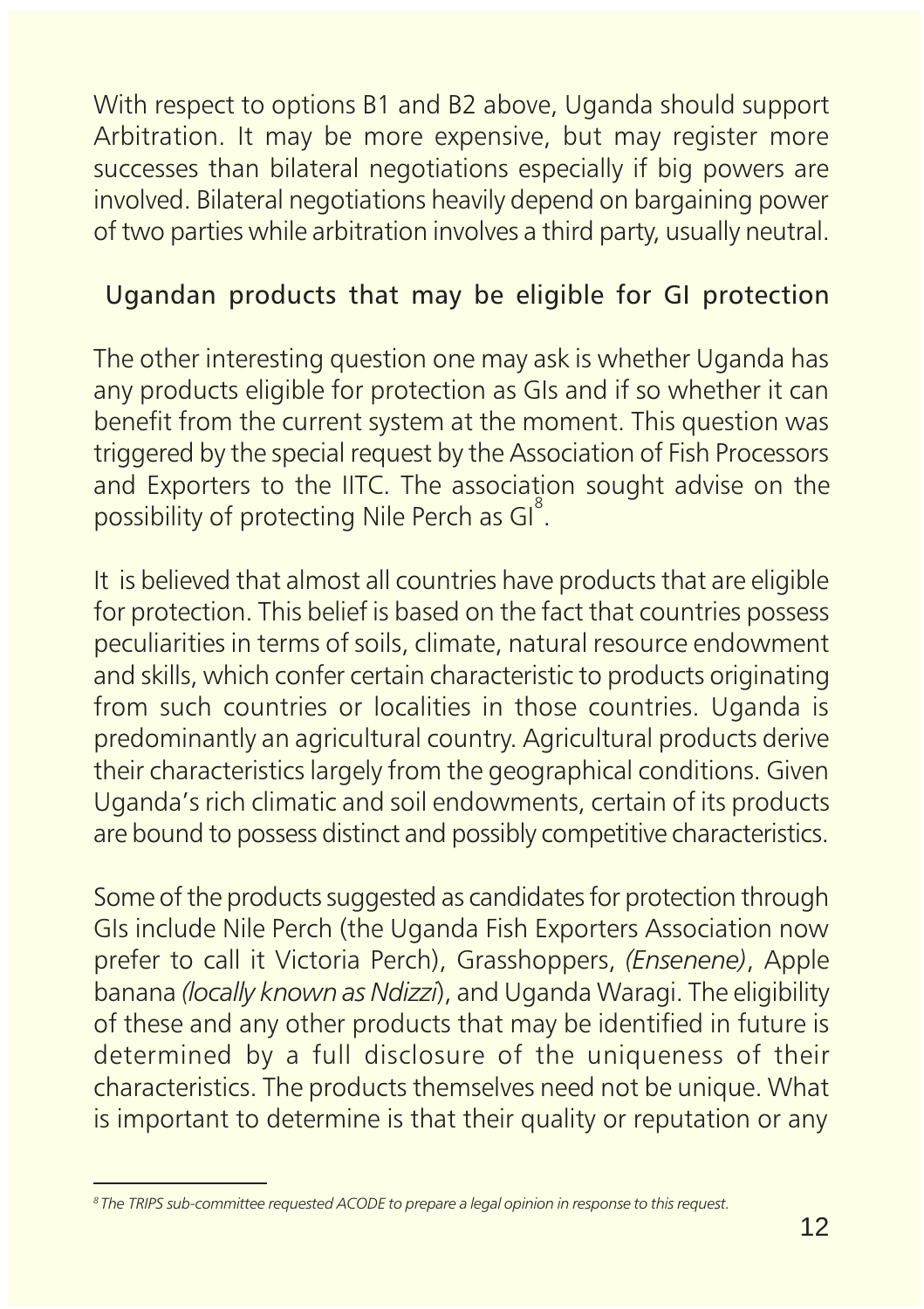other characteristic is attributed to their source. To determine some of these characteristics, a given product needs to be studied and tested in the international market.

While Uganda may have GI eligible products, their protection in any other country is dependant on national legislation. Unless there is GI protection for a particular product under national law in the country of origin, there is no obligation on the part of any other country to protect it. At the moment Uganda does not have a GI law and therefore all the proposed products are not under protection. Therefore Uganda or any person interested cannot obtain GI protection in any other country for Uganda's products.

The business community in Uganda has raised the fears that China, EU and Egypt have expressed interest in culturing the Nile Perch, which may diminish Uganda's comparative advantage. While this fear may be founded, it is important to note that the cultured variety cannot legally adopt the name Nile Perch because this will be misleading to the public, which is prohibited under TRIPS. In addition, the Ugandan Perch may still retain certain characteristics derived from its natural habitat. On the basis of the two factors, Uganda can still register its GI for the Nile Perch.

There is still need for information clearly linking the quality of the products above mentioned to their geographical origins. What we need to establish and point out is whether Uganda Waragi tastes like that because it originates from the plantains from Kasese or that Ndizzi has that sweet quality because of the soils in Masaka. Is there information to indicate that if Ndizzi were grown in Panama it would have a different quality or that Nile perch would have a different quality if it grew in the waters of Pacific Ocean?<sup>9</sup>

<sup>9</sup> The multiple jurisdiction over Nile perch between Kenya, Uganda and Tanzania will be considered seperately.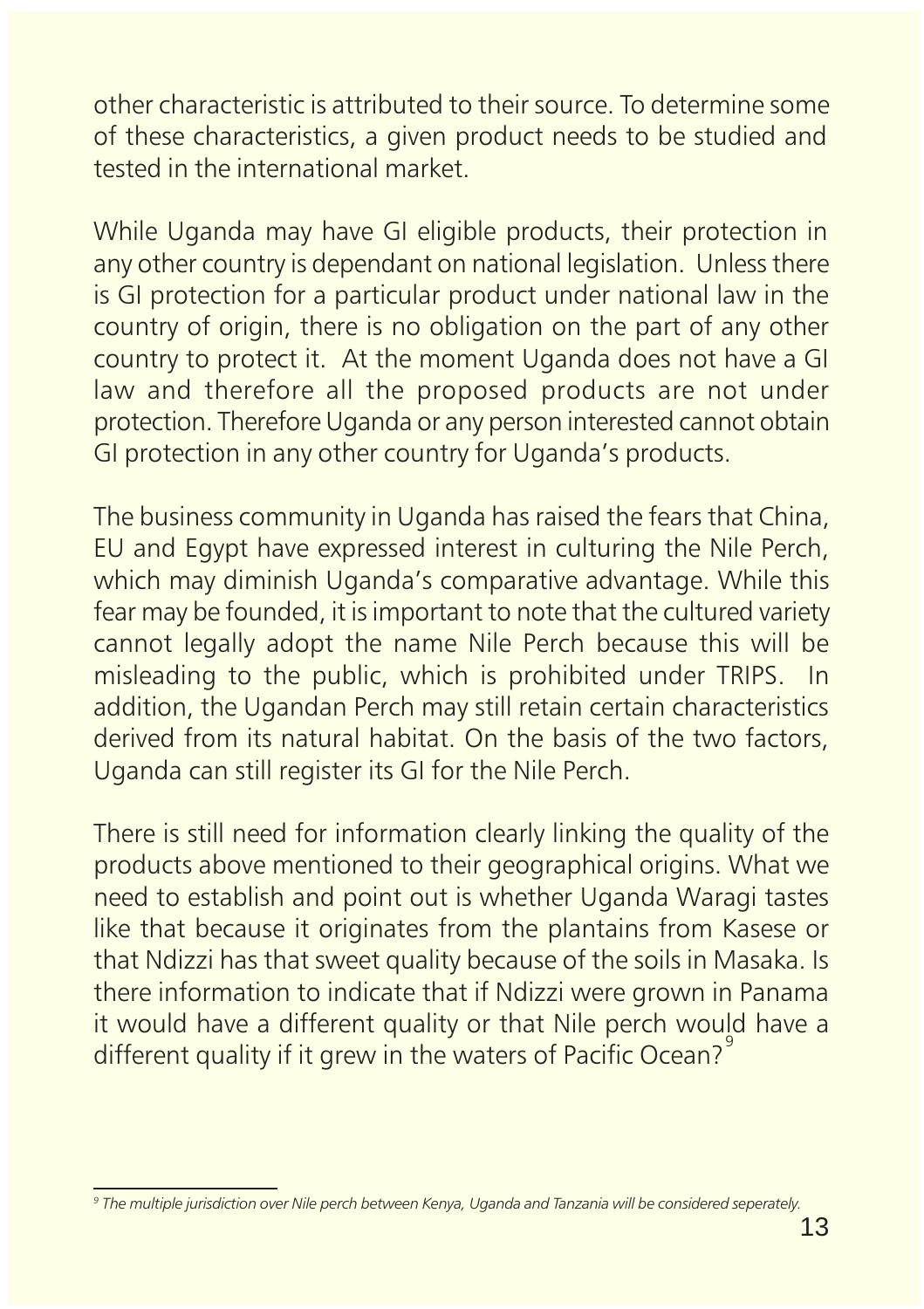## Conclusion

Uganda does not have a well-established wine and spirits industry and may not therefore have a comparative advantage viza avis those countries with a fully established wines and spirits industry. Uganda's comparative advantage may therefore be in agricultural products. Therefore, the need for extending a higher level of protection for geographical indications in respect of products of interest to developing countries is relevant for Uganda. However the government needs to take two most urgent steps. First, we must have an inventory of the quality of our products and market research for such products. This kind of research should focus on establishing the link between the products quality and their geographical locations as well as the demand for those products. Second we need to establish a national Geographical Indications legal regime as a matter of urgency. Short of these two steps, it may not be beneficial to expend energies on negotiating a multilateral system of registration and notification for wines and spirits that will benefit the wine producing countries and agitating for extending a similar level of protection to products of developing countries which may ultimately not be eligible for protection.